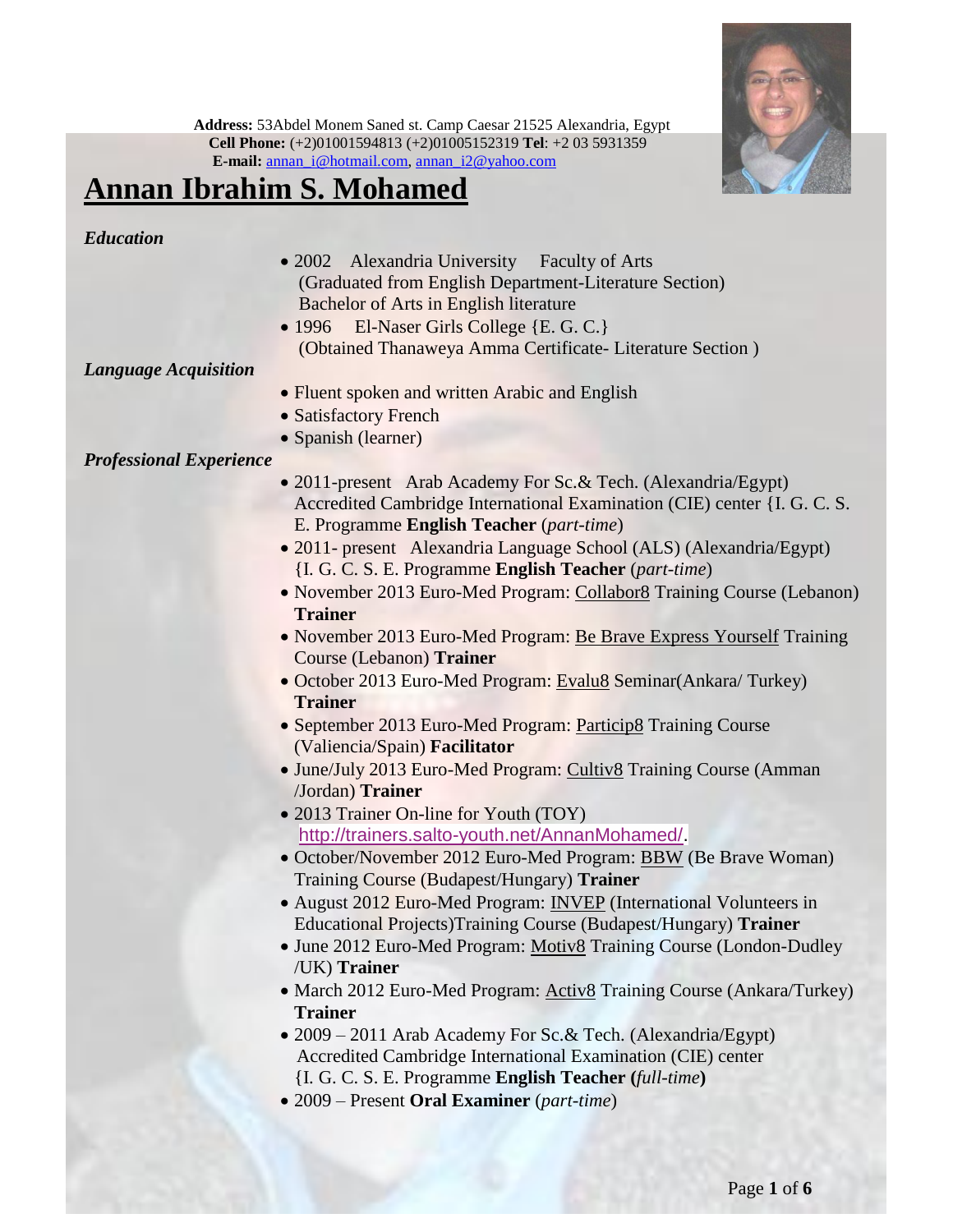

# **Annan Ibrahim S. Mohamed**

- 2008- 2009 (*Note: 1 year contract*) Al-Arqam Academy (Doha/Qatar) Accredited Cambridge International Examination(CIE) center{I. G. C. S. E. Programme} **English Teacher (***full-time***)**
- 2008- 2009 Al-Arqam Academy (Doha/Qatar) Accredited Cambridge International Examination (CIE) center{I. G. C. S. E. Programme} **Invigilator** (*part-time*)
- February 2009 Jizera Channel (Doha/Qatar) **Translator/Transliterate(or)**  (*part-time*)
- 2002- 2008 Arab Academy For Sc. & Tech. (Alexandria/Egypt) Accredited Cambridge International Examination (CIE) center {I. G. C. S. E. Programme **English Teacher (***full-time***)**
- October 2007 to March 2008 UNDP (Cairo/Egypt) MyTecC **Instructor** *(voluntary basis*)
- 2002- 2008 Professional Handball Trainer/Couch (A. S. C.)

### *Training Courses & Workshops*

- December 2013 Different Know How Training Course (Nicosia/ Cyprus )
- November 2013 Tool Fair VIII (Delfi/Greece)
- October 2013 International Conference for Active Trainers in Euro-Med (Antalya/Turkey)
- June 2013 Graphic Facilitation Training Course ICE Alex (Alexandria-Egypt)
- June 2013 Writing Proposals workshop DAAD Kairo Academie (Alexandria-Egypt)
- May 2013 Dealing with Change workshop DAAD Kairo Academie (Alexandria-Egypt)
- April 2013 Project Management workshop DAAD Kairo Academie (Alexandria-Egypt)
- December 2012 Tools For Learning SALTO Training Course (Rome-Italy)
- October 2012 TOT, EM SALTO Training for Trainers (Adrasan Turkey)
- October 2011 TOT, EM SALTO Training for Trainers (Adrasan Turkey)
- October 2010 Cambridge I. G. C. S. E. English as a Second Language Teacher's Training (British Council - Cairo)
- December 2009 Photography workshop (Alexandria/Egypt)
- November 2008 Behavior Management workshop Arqam Academy (Doha/ Qatar)
- November 2008 Cambridge I. G. C. S. E. English as a Second Language Stage 2 Intermediate Course (Repton School - Dubai)
- October 2008 I. G. C. S. E. Training in School-based Assessment in English as a Second Language Received I.G.C.S.E Accreditation to assess I.G.C.S.E Oral/ Speaking Examinations (Doha/Qatar)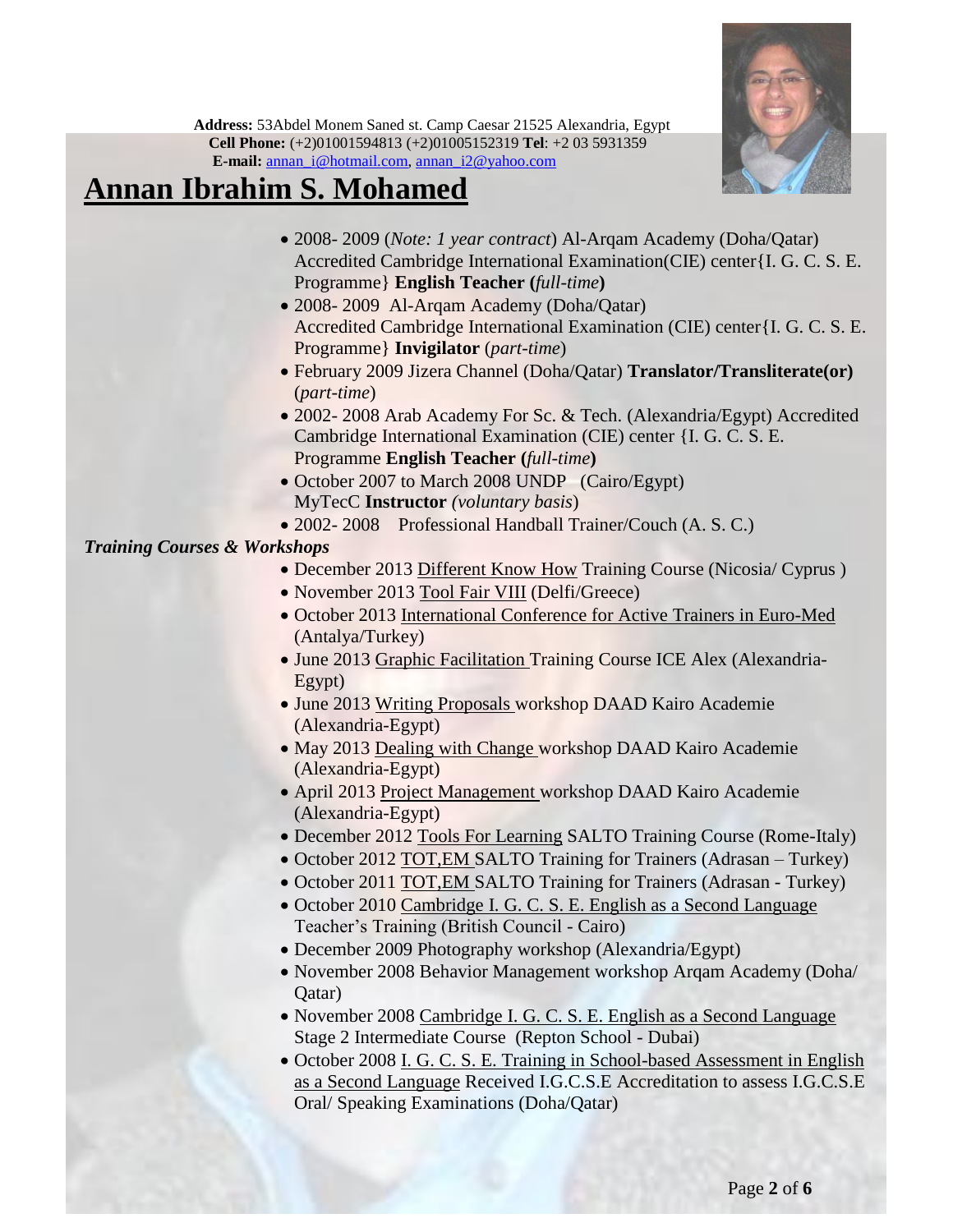

## **Annan Ibrahim S. Mohamed**

*...Training Courses & Workshops*

- May 2008 Gender Citizenship Education Workshop for Teachers' Training (Nicosia - Cyprus)
- March 2008 Cambridge I. G. C. S. E. English as a Second Language Stage 2 Intermediate Course (British Council-Cairo)
- November 2007 MyTecC Instructors' Preparation Course UNDP(Istanbul -Turkey)
- July 2007 Making Waves Instructors' Training Course Promoting English Proficiency & Web Literacy UNDP (Marrakech - Morocco)
- 2007 AUC Simultaneous Translation Course  $(1<sup>st</sup> level)$
- 2006 AUC Professional Translation Course (3 levels)
- September 2006 YAP Training Course Human Rights & Education (Molina Spain)
- September 2005 Cambridge I. G. C. S. E. English as a Second Language Teacher's Training (British Council - Cairo)
- July 2005 SALTO Training Course Education & Civilization (Cairo)
- June 2005 Handball Trainers' training Professionals (Cairo)
- August 2004 Handball Trainers' training 1<sup>st</sup> level (Alexandria)

*Activities and Awards*

• Shared in a number of conferences, seminars & youth ex-changes (on both local & international levels) as a Participant, Translator, Writer, Organizer, Leader, Facilitator and Trainer.

Some of many:

- 2013 Member of Egyptian Association of the Friends of Bibliotheca Alexandrina (EAFBA) 6745
- December 2012 Practical Guide of Tools for Learning SALTO publication **Translator**
- September 2012 Touché Seminar for Recognition of Non-Formal Education **Expert form Egypt** (Palmela-Portugal)
- February 2012 Euro-Mediterranean Youths : From Indignation to Contribution Seminar (Lyon/France)
- August 2011 Life Style for Equality International Seminar (Malaga - Spain) **Team Leader + Facilitator**
- March 2008 'Exhibit Yourself' Youth Ex-change (Hungary) **Team Leader + Facilitator**
- September 2007 International Youth Forum Network (Sharm El Sheikh/Egypt)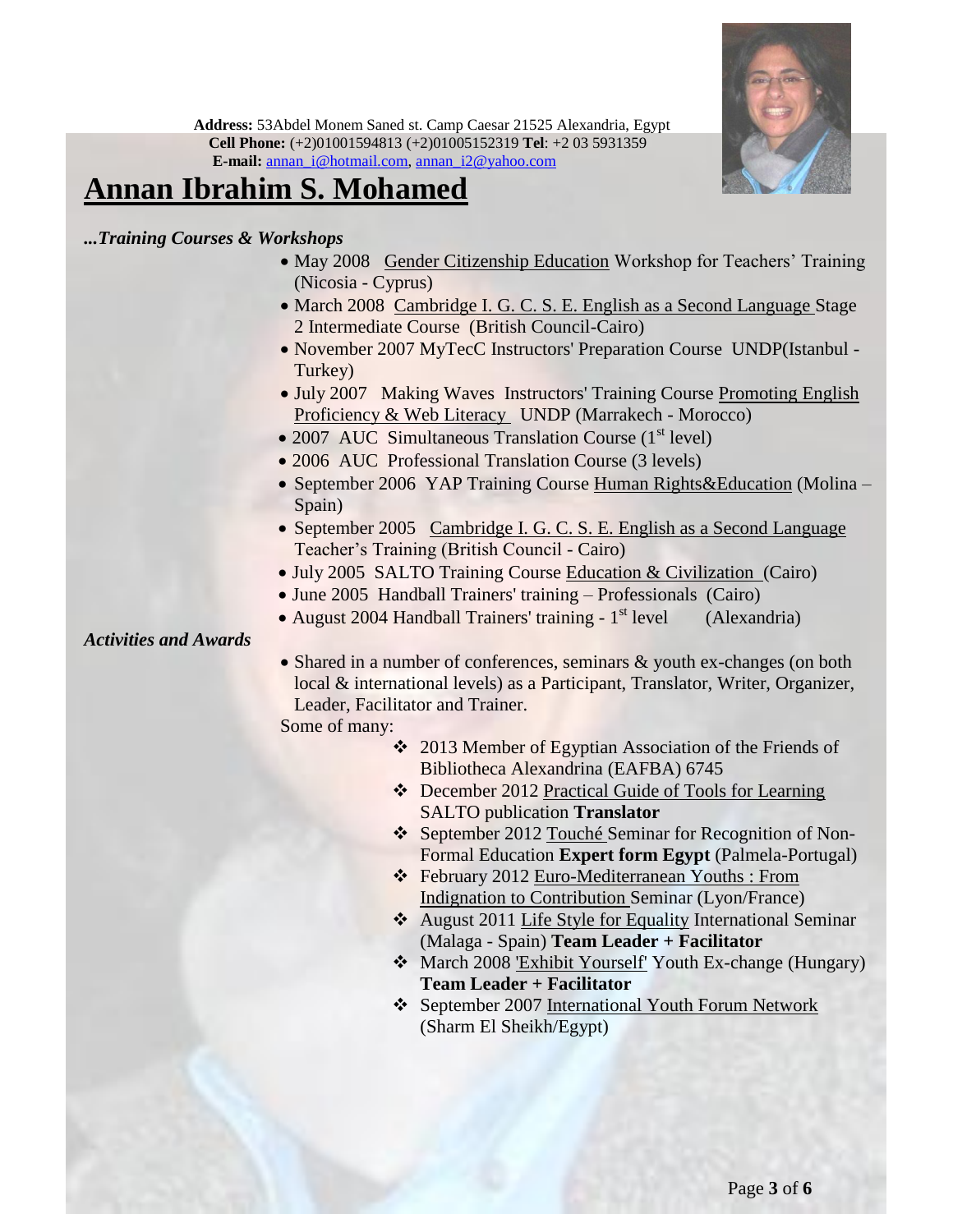

# **Annan Ibrahim S. Mohamed**

*… Activities and Awards*

 2007 *Sweden's Best With a Guiding Twist* : booklet that aims to explain EVS projects particularly in Sweden. **Writer**

http://www.4shared.com/office/EYGpTGbv/Guide\_to\_EV S\_in\_Sweden.html

http://www.4shared.com/zip/A4JwfcdR/Guide\_to\_EVS\_in \_Sweden.html

- 2006 *Gender Game* project.(Tool for Learning) **Participant** and an **Assistant Translator**.
- 2005 'Water' Youth Ex-change in Sweden. I was an **Assistant Leader.**
- ❖ 2003- 2004 El-Wafaa Association for Disabled Children Youth Ex-change (Alexandria/Egypt) **Participant** and **Translator**.
- *2009* Member of the Doha Rugby Team(Trojans) *AGRFU(*Doha/Qatar*)*
- 1993 2008 Professional Handball and Athletics player {Member of Alexandria Sporting Club "A. S. C." in both teams} (Won several Championships with (A. S. C), Alexandria University and (E. G. C) teams in both fields)

*Quit Professional Handball by the end of the season 2003-2004. Quit Professional Athletics by the end of the season 2007-2008.*

- 2002 2006 Member of Rotaract Alex East (Head of the International Committee for the Rotarian Year 2004 - 2005)
- 2004 **ATHENS 2004** Olympic Games: volunteer with the Olympic Organization.
- Participated in many Community Service Projects. One of many: Clean Up the Med 1&2
- 1993 1996 During High-School won several competitions in the fields of Library Activities, Painting and Journalism

#### *References & Recommendations*

- Bernard ABRIGNANI Coordinator of SALTO Resource Centre +33 1 70 98 93 51 abrignani@injep.fr
- Federica Demicheli +393351344520 [demichelifederica@gmail.com](mailto:demichelifederica@gmail.com)
- Ms Zsofi Szalai Association of Hungarian Girls Guides Hungary +36302555464 [szalai.zsofi@gmail.com](mailto:szalai.zsofi@gmail.com)
- Ms Zita Szalai Association of Hungarian Girls Guides Hungary +36304142044 [zita.szalai@hotmail.com](mailto:zita.szalai@hotmail.com)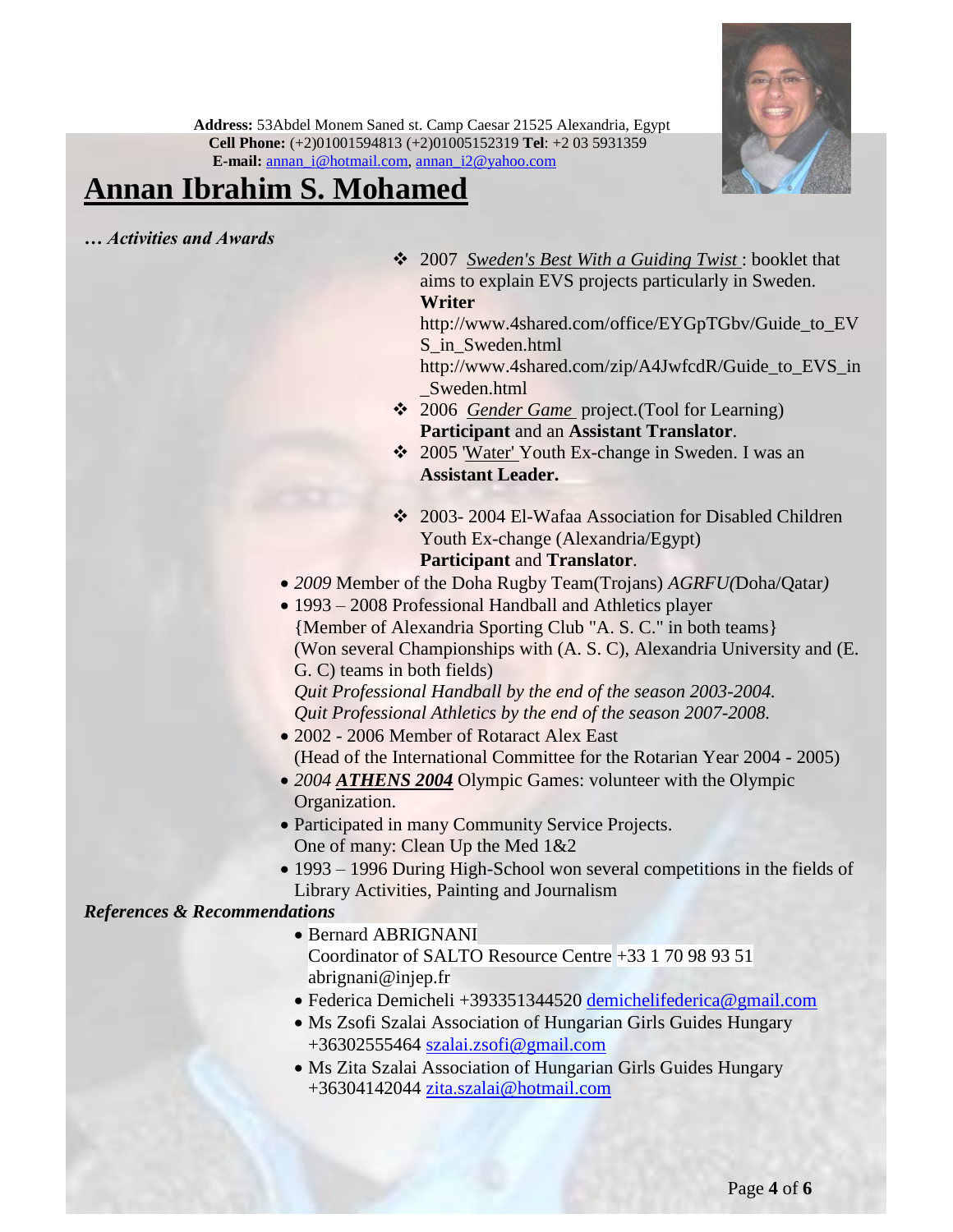

## **Annan Ibrahim S. Mohamed**

### *...References & Recommendations*

- Mrs Georgina Gray Teacher's Trainer Qatar e-mail: [georgeite73@hotmail.com,](mailto:georgeite73@hotmail.com) [ggray\\_ges@hotmail.com](mailto:ggray_ges@hotmail.com)
- Mrs Pam Saxson X- Head Secondary School I.G.C.S.E. Arqam Academy Qatar Cell Phone +61413883308 e-mail [pamelasaxon@yahoo.com.au](mailto:pamelasaxon@yahoo.com.au)
- Mr Hussein Elrazzaz Jizera Channel Oatar e-mail: [husseinrazzaz@hotmail.com](mailto:husseinrazzaz@hotmail.com)
- Dr. Abdel Ghany Tartousaya Head of Arab Academy For Sc.& Tech. Cell Phone: +201006000970
- Mr. Zaven Koutonyan Chairman of Academic Studies Arab Academy For Sc.& Tech. +201006000975
- Mrs Rawya Zakzouk X-Head of English Department Arab Academy For Sc.& Tech. (I.G.C.S.E. Programme)e-mail: [rawyazakzouk@hotmail.com](mailto:rawyazakzouk@hotmail.com)
- Dr. Azza El-kholy English Professor Alexandria University, Faculty of Arts {English Dep.} Dean Cell Phone: 01223196458
- Dr. Nazek Fahmey English Professor Alexandria University, Faculty of Arts {English Dep.} X- Dean Home Phone: 03 5820391
- Dr. Wessam El-Meligy English Professor Cell Phone: 0112547119 e-mail: [wessam.elmeligi@yahoo.com](mailto:wessam.elmeligi@yahoo.com)
- Dr. Khalid Hammouda Physical Education Professor X-Dean of Faculty of Physical Education (Alex. U.) Head Of Egyptian Handball Federation Cell Phone: +20122152052

### *Personal Interests & Hobbies*

- Creative Writing: (Articles, Short stories and Poems)
	- \* Oct/Nov2013 Cilantro Magazine "Egypt Foundation " article \* September 2012 Meet'in EuroMed *SALTO-Youth EuroMed's* magazine *"TOTEMers"* article.

[http://www.saltoyouth.net/rc/euromed/EMlibrary/emperiodical/meetineuro](http://www.saltoyouth.net/rc/euromed/EMlibrary/emperiodical/meetineuromed/15/) [med/15/](http://www.saltoyouth.net/rc/euromed/EMlibrary/emperiodical/meetineuromed/15/)

- \* November issue 2001 Teenstuff Magazine **"N***obody Knows"* article*.*
- Photography
- Traveling, sightseeing
- Graphic Facilitation
- Reading and Surfing the Internet